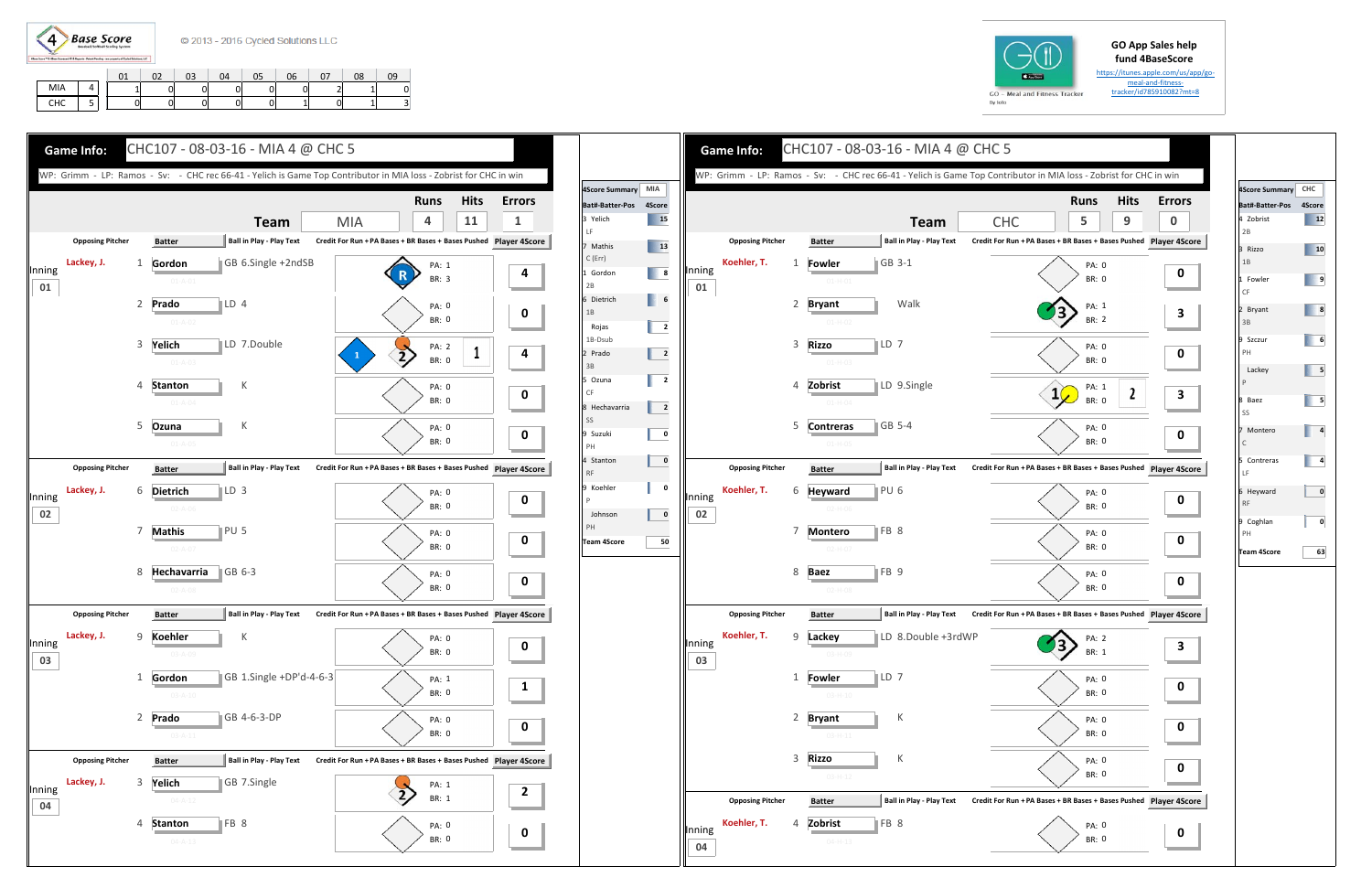## **GO App Sales help fund 4BaseScore**

https://itunes.apple.com/us/app/go‐ meal-and-fitnesstracker/id785910082?mt=8







By Iolo